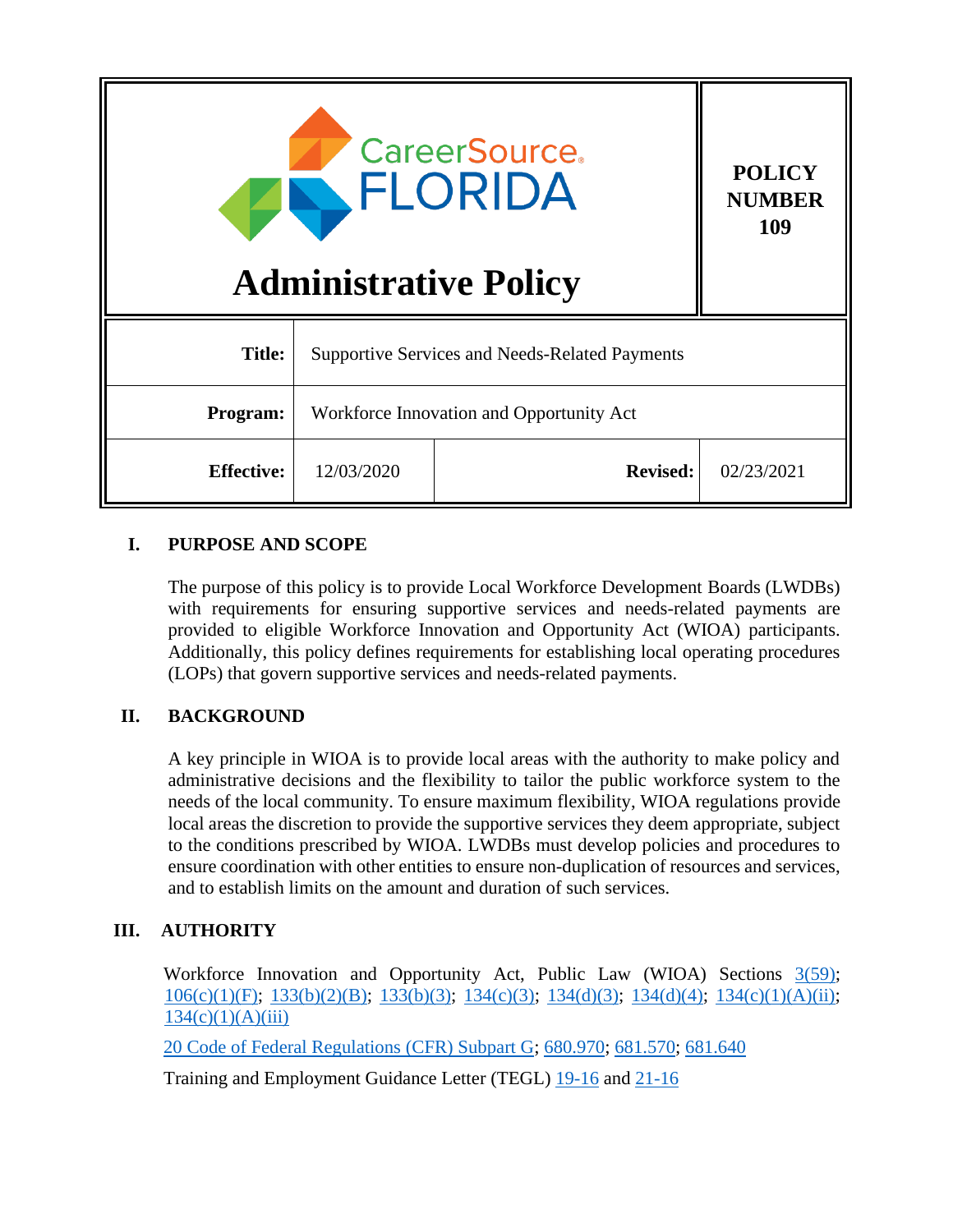#### **IV. POLICIES AND PROCEDURES**

#### **A. Supportive Services for Adults, Dislocated Workers and Youth**

Supportive services are services that are necessary to enable an individual to successfully participate in activities authorized under WIOA. Services may include, but are not limited to:

- 1) Linkages to community services;
- 2) Assistance with transportation;
- 3) Assistance with childcare and dependent care;
- 4) Assistance with housing;
- 5) Needs-related payments, as described in **Section IV.B.** of this policy;
- 6) Assistance with educational testing;
- 7) Reasonable accommodations for individuals with disabilities;
- 8) Legal aid services;
- 9) Referrals to health care;
- 10) Assistance with uniforms or other appropriate work attire and work-related tools, including such items as eyeglasses and protective eye gear;
- 11) Assistance with books, fees, school supplies and other necessary items for students enrolled in postsecondary education classes; and
- 12) Payments and fees for employment and training-related applications, tests, and certifications.

Supportive services may only be provided to adults, dislocated workers or youth who are participating in career or training services authorized under WIOA secs. 129(c)(2) or  $134(c)(2)-(3)$  and who are unable to obtain supportive services through other programs providing such services.

LWDBs must ensure adults and dislocated workers are provided accurate information about the availability of supportive services in the local area, as well as referral to such activities.

Note: Supportive services must not be used as incentive payments. Incentive payments are allowable for youth participants only and, unlike supportive services, are permitted for recognition of achievements directly tied to training activities and work experiences.

#### **1. Limits to the Amount or Duration of Supportive Services**

Limits may be established on the provision of supportive services. LWDBs may establish limits on the provision of supportive services or provide the one-stop operator with the authority to establish limits, including a maximum amount of funding and maximum length of time for supportive services to be available to participants. If one-stop operators are allowed to grant exceptions to these limits, LWDBs must include procedures for such in their LOPs, along with other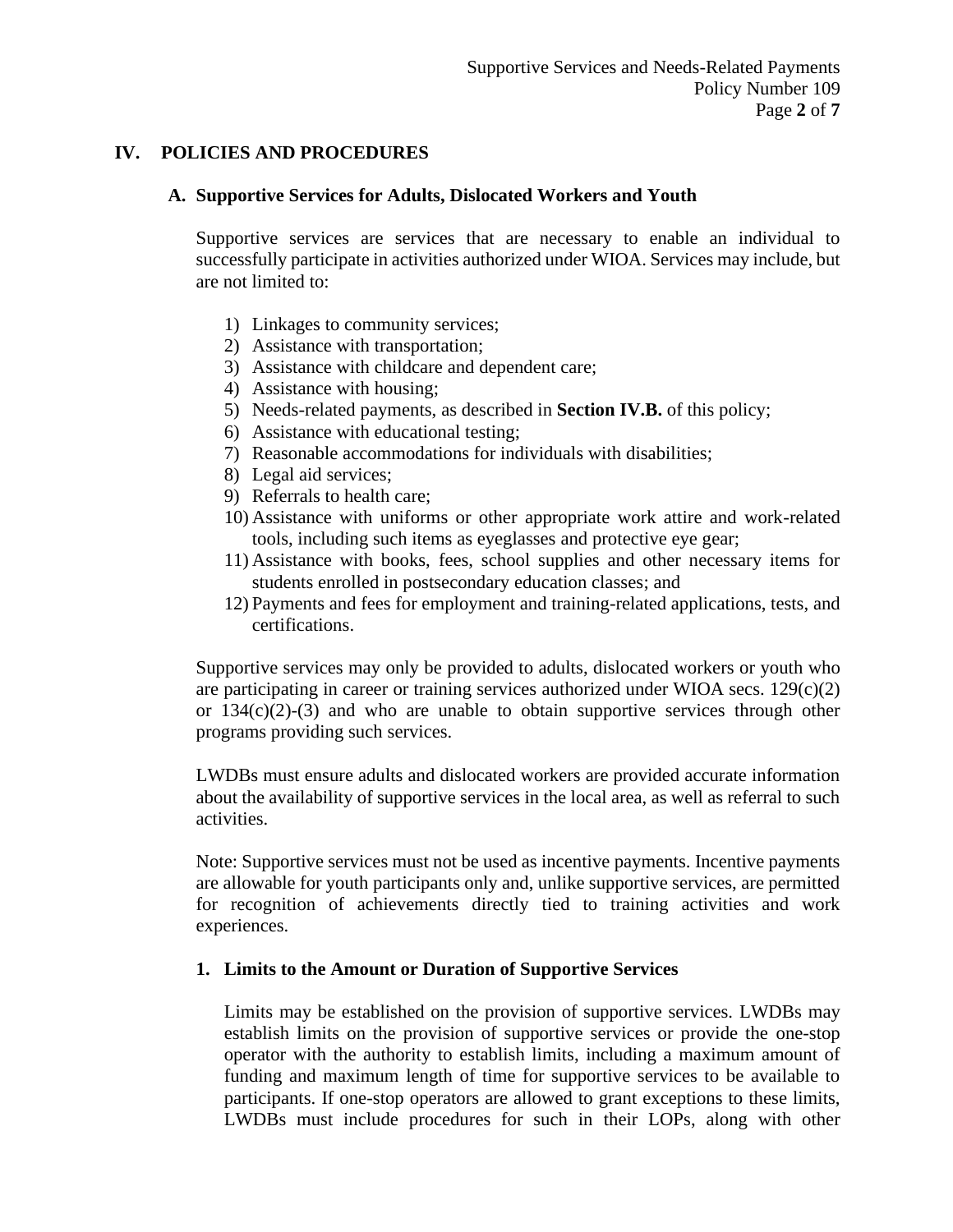requirements outlined in **Section IV.E. Local Operating Procedures** of this policy**.**

## **2. Determination of Need**

As supportive services are not an entitlement, staff must first determine a participant to be in financial need of supportive services before they are provided. Supportive services should be used to address the participant's barriers identified through the initial or objective assessment process. The plan for addressing these barriers, to include the LWDB's provision of supportive services, must be documented in the participant's Individual Employment Plan (IEP) or Individual Service Strategy (ISS), as appropriate. LWDBs are encouraged to develop and use additional supporting documentation that demonstrates the participant's financial need, such as a budget/financial analysis form and/or a Statement of Need signed by the participant.

#### **B. Needs-Related Payments**

Needs-related payments are a supportive service that provides financial assistance to participants to enable their participation in training. Unlike other supportive services, LWDBs may only provide needs-related payments to eligible WIOA participants who are enrolled in training or accepted in a training program that will begin within 30 calendar days.

#### **1. Eligibility for Adults, Dislocated Workers and Out-of-School Youth (OSY)**

To receive needs-related payments, adults and OSY (ages 18-24) must:

- a) Be unemployed;
- b) Not qualify for, or have ceased qualifying for, Reemployment Assistance (RA) benefits; and
- c) Be enrolled in training services authorized under WIOA sec.  $134(c)(3)$ .

To receive needs-related payments, dislocated workers must be unemployed, and:

- a) Have ceased to qualify for RA benefits or Trade Readjustment Allowance (TRA) under the Trade Adjustment Assistance (TAA) program; and
- b) Be enrolled in training services authorized under WIOA sec.  $134(c)(3)$  by the end of the 13th week after the most recent layoff that resulted in a determination of the worker's eligibility as a dislocated worker, or, if later, by the end of the eighth week after the worker is informed that a short-term layoff will exceed six months; or
- c) Be unemployed, deemed ineligible for RA benefits or TRA under the TAA program, and be enrolled in training services authorized under WIOA sec.  $134(c)(3)$ .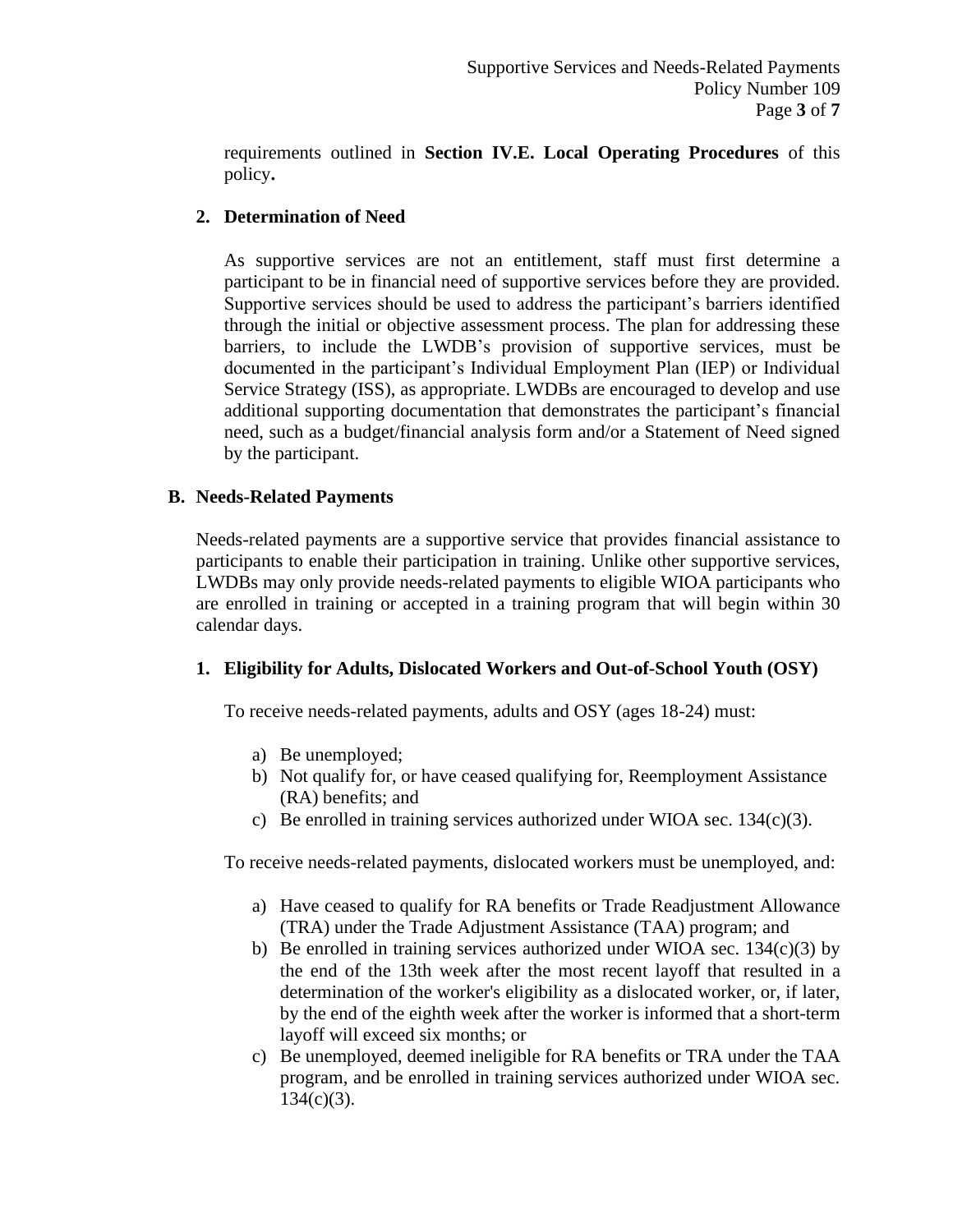## **2. Payment Levels**

- a) For adults and OSY, LWDBs must establish the payment level of needsrelated payments in their LOPs, along with other requirements outlined in **Section IV.E. Local Operating Procedures** of this policy**.** For statewide projects, the payment level must be established by the State Workforce Development Board.
- b) For dislocated workers, the payment level of needs-related payments must not exceed the greater of:
	- i. The applicable weekly level of RA benefits for participants who were eligible for RA benefits; or
	- ii. The poverty level for an equivalent period, for participants who did not qualify for unemployment compensation because of the qualifying layoff. The weekly payment level must be adjusted to reflect changes in total family income, as determined by LWDB policies.

## **C. Payment Methods for Supportive Services**

LWDBs may use a variety of payment methods for the provision of supportive services, depending upon the type of supportive service provided. For each supportive service provided, the LWDB must opt to use a payment method that allows the LWDB to exercise the highest level of oversight, accountability and internal controls to ensure the supportive service provided is used for the intended purpose. As examples, assistance with transportation (e.g., assisting a participant with fuel costs) should be provided in the form of vendor-specific gas cards. Assistance with uniforms should be provided in the form of a voucher/direct payment to the selected vendor (in alignment with a quote or other form of cost estimate documentation).

Supportive services may be paid to participants in the form of reimbursements.

## **1. Reloadable or Prepaid Debit or Gift Cards**

The use of reloadable or prepaid debit or gift cards (e.g., Visa, vendor-specific or gas cards), or bus passes may be used for payment of support services when the LWDB:

- a) Has written LOPs pertaining to separation of duties and internal controls for the secure storage, distribution and use of such cards.
- b) Ensures a physical inventory is performed, reconciled and reviewed timely by management (to include establishing a designated frequency for such reviews to occur no less than quarterly); and
- c) Obtains supporting documentation before or after the use of such cards to ensure the card was used for the documented need and intended purpose.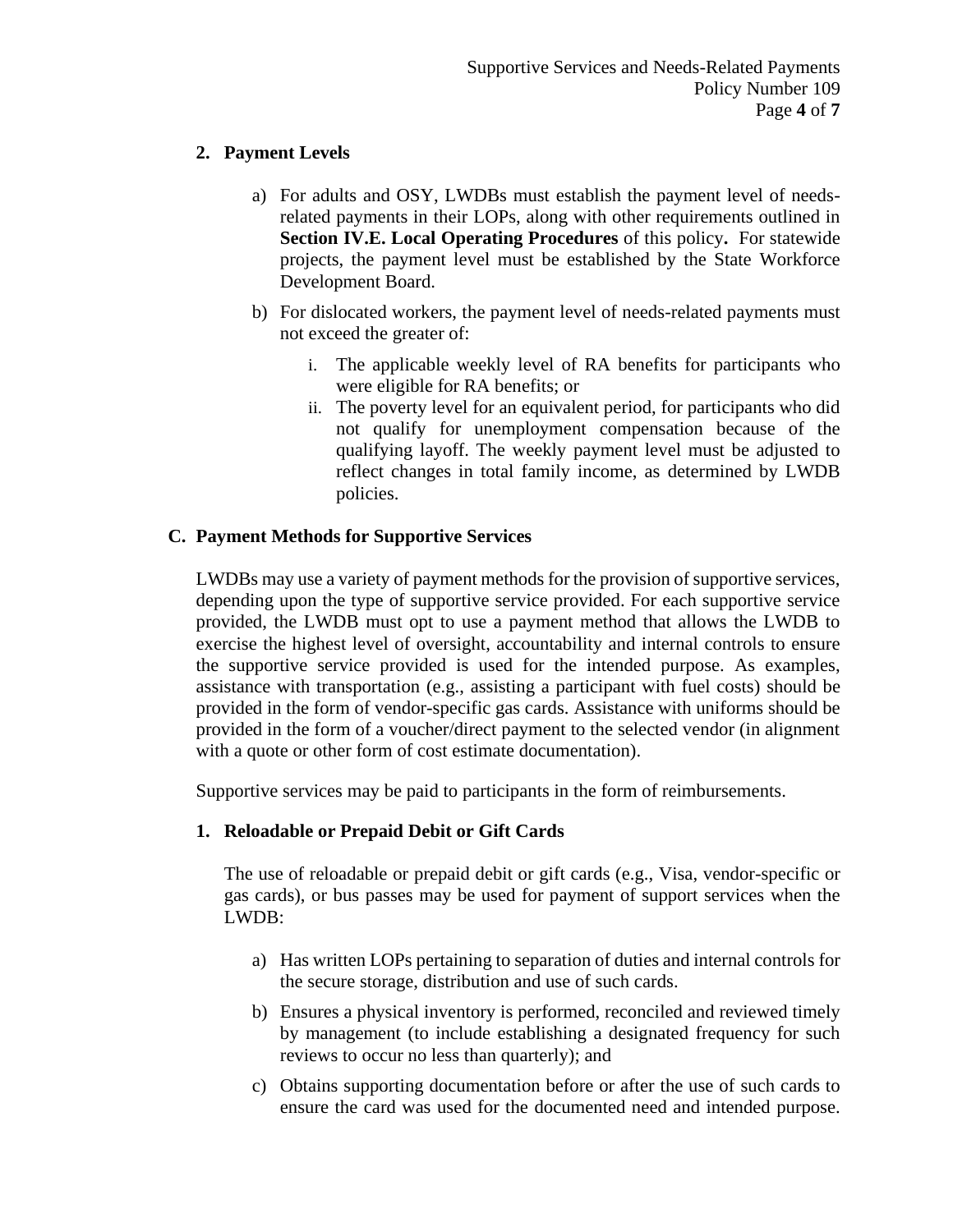Such documentation could include, but is not limited to, receipts for actual goods/services purchased or mileage calculations (if the assistance is transportation related).

### **D. Documentation Requirements**

As supportive services are paid directly to or on behalf of eligible participants, LWDBs are required to maintain documentation sufficient to satisfy the requirements of this policy to ensure that funds are allowable and used for the intended purpose. At a minimum, documentation must include:

- 1) Determination of the participant's need for supportive services included in the participant's IEP/ISS. LWDBs are also encouraged to include a budget/financial analysis form and/or Statement of Need signed by the participant reflecting the participant's financial situation. An explanation regarding the participant's need for supportive services must be included in the participant's case notes in Employ Florida.
- 2) Case notes either confirming that the needed supportive services were not available through other programs providing such services or that the urgency of the needed supportive service was such that referrals to other resources would delay the provision of the supportive service and create a hardship for the participant.
- 3) Records of payments to vendors, including date of receipt, the amount of payment, check/voucher number, etc.
- 4) For participants enrolled in training, proof/verification of attendance in training programs.
- 5) For participants receiving assistance with childcare or dependent care, documentation of other resources explored.
- 6) If the LWDB provides supportive services in the form of reimbursements, documentation showing the specific need that was reimbursed and proof of payment by the participant.
- 7) For participants receiving needs-related payments, documents used to determine the participant's eligibility for such payments and payment level.

#### **1. Employ Florida Service Codes**

The LWDB must enter the appropriate service codes in Employ Florida when participants are either referred to or provided supportive services. The [Employ](http://www.floridajobs.org/docs/default-source/lwdb-resources/programs-and-resources/wioa/2020-wioa/service-code-guide-update_june2020.pdf?sfvrsn=aa1a46b0_2)  [Florida Service Code Guide](http://www.floridajobs.org/docs/default-source/lwdb-resources/programs-and-resources/wioa/2020-wioa/service-code-guide-update_june2020.pdf?sfvrsn=aa1a46b0_2) outlines the various service code titles and definitions as well as the documentation/case note requirements.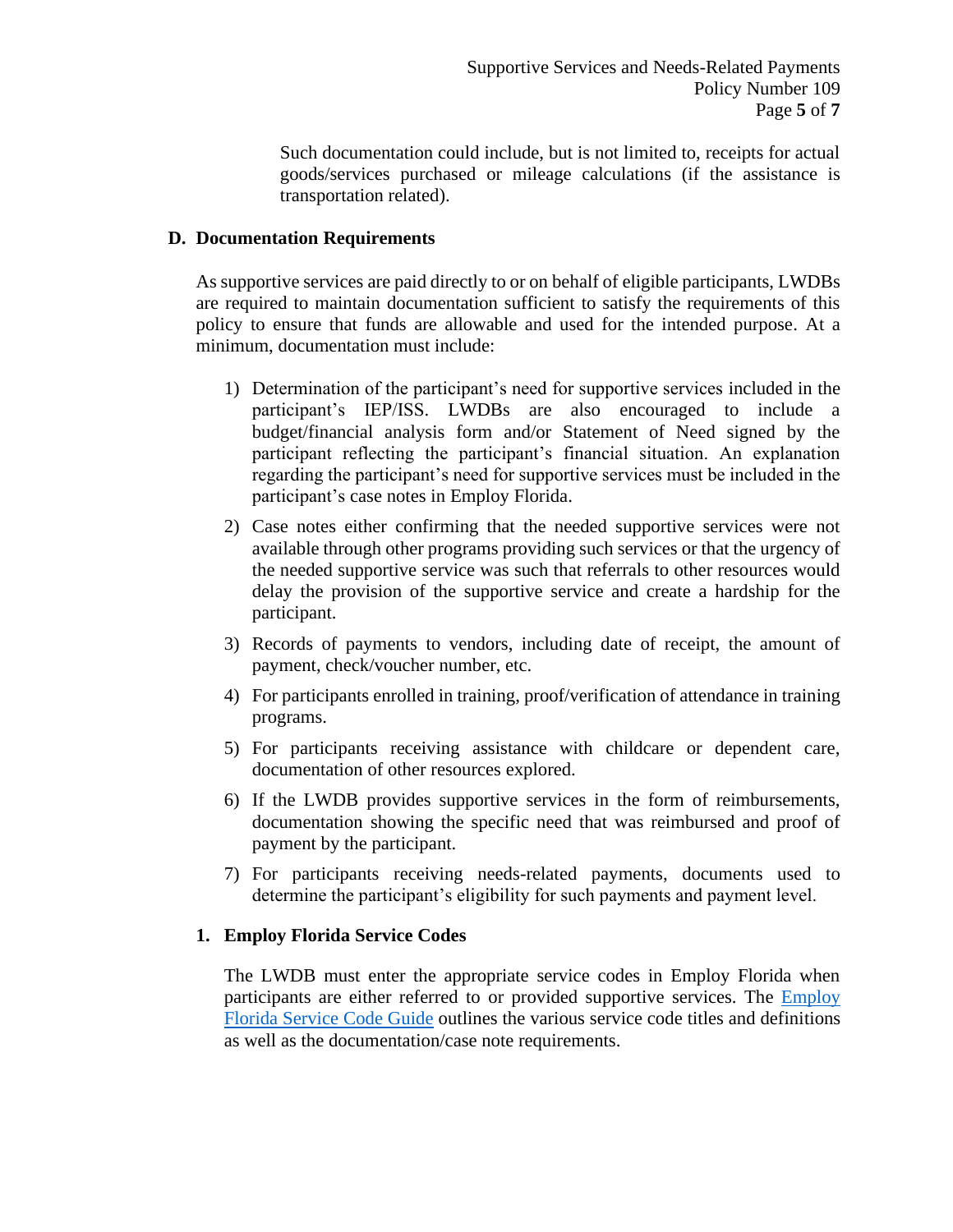### **E. Local Operating Procedures (LOPs)**

LOPs help local areas further define and clarify how programs will be operated locally and are unique to each LWDB. Further, 20 CFR 680.900, requires LWDBs, in consultation with career center partners and other community service providers, to develop supportive services LOPs. The LOPs must:

- 1) Ensure resource and service coordination in the local area.
- 2) Address procedures for referral to such services, including how such services will be funded when they are not otherwise available from partners or other sources.
- 3) Include limits on the provision of supportive services or provide the one-stop operator with the authority to establish such limits, including a maximum amount of funding and the duration such services will be provided to participants, if such limits are established by the LWDB. If one-stop operators are allowed to grant exceptions to these limits, the LOPs must include procedures for such.
- 4) Ensure supportive services are WIOA-funded only when these services are not available through other agencies and that services are necessary for the individual to participate in WIOA career or training services.
- 5) Include the process for staff to appropriately assess the participant's need for supportive services.
- 6) Establish a methodology for ensuring supportive services are provided in the actual amount of the participant's documented need, as appropriate based upon the supportive service provided.
- 7) Include the processes and/or documentation the LWDB will use to verify supportive services provided to participants are used for the intended purpose.
- 8) Identify and define each type of supportive service that will be provided to eligible participants and the associated documentation requirements.
- 9) Identify processes for accounting for the award of supportive service payments to ensure safeguards are in place for federal funds.
- 10) If the LWDB provides needs-related payments to eligible participants, establish the payment level of such payments, procedures for documenting participants' eligibility for needs-related payments, and the process and frequency for reassessing participants' continued need for needs-related payments.
- 11) Identify payment methods that will be used by the LWDB to fund eligible supportive services costs.
- 12) If the LWDB provides supportive services in the form of reimbursements, include the provisions under which reimbursements will occur.
- 13) Identify delivery methods of supportive service payments (to include verifying proof of receipt by the intended party).